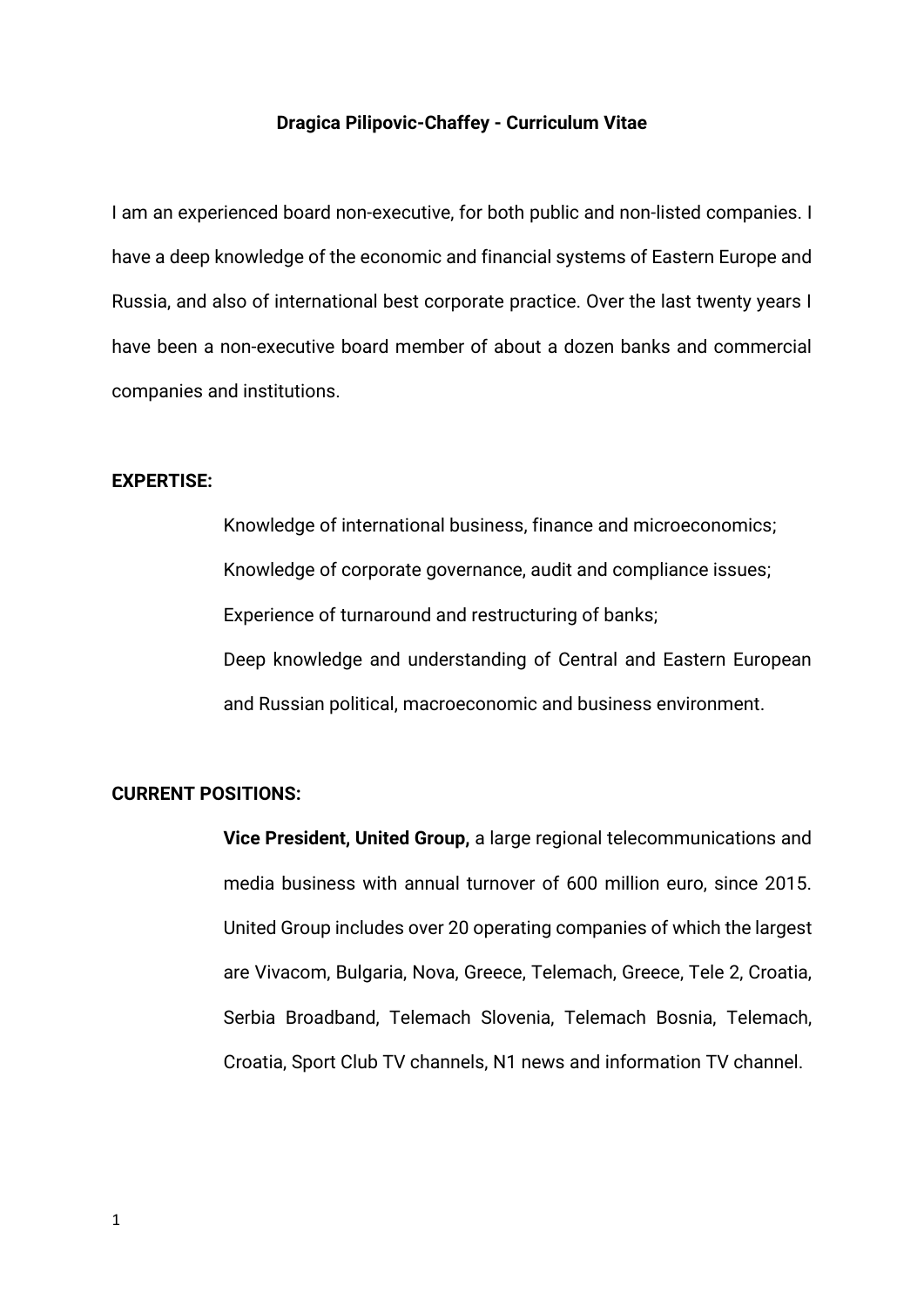**Board Member, Addiko Bank, Vienna, Austria** since 2015, a medium sized commercial banking group with subsidiaries in Slovenia, Croatia, Serbia, Montenegro and Bosnia.

**Board Member, Odea Bank, Istanbul, Turkey** since 2018, a medium sized commercial bank, owned by Audi bank of Lebanon.

**Board Member, Société Générale Kleinwort Hambros Bank and Fund, Jersey** since June 2021.

## **CAREER: Past Board and Investment Committee positions**

## **Komercijalna Banka – publicly listed bank, 2007-2014**

- Member of the Board,
- Member of the Audit Committee,
- Member of the Compensation Committee.

# **Board member:**

- $\bullet$  Michelin Russia, c. 2000-2003
- Bolshevik (DANONE owned) Russia, c. 2000-2003
- SKB Bank Slovenia, c. 1993-1998, now owned by Société Générale bank.
- Market Bank Bosnia and Herzegovina, c. 1996-1999, Raiffeisen Bank
- Hrvatska Bank Herzegovina, c. 1997-1998, now Banca Intesa
- MKB Russia, c. 2000-2003, specializing in micro and small businesses finance.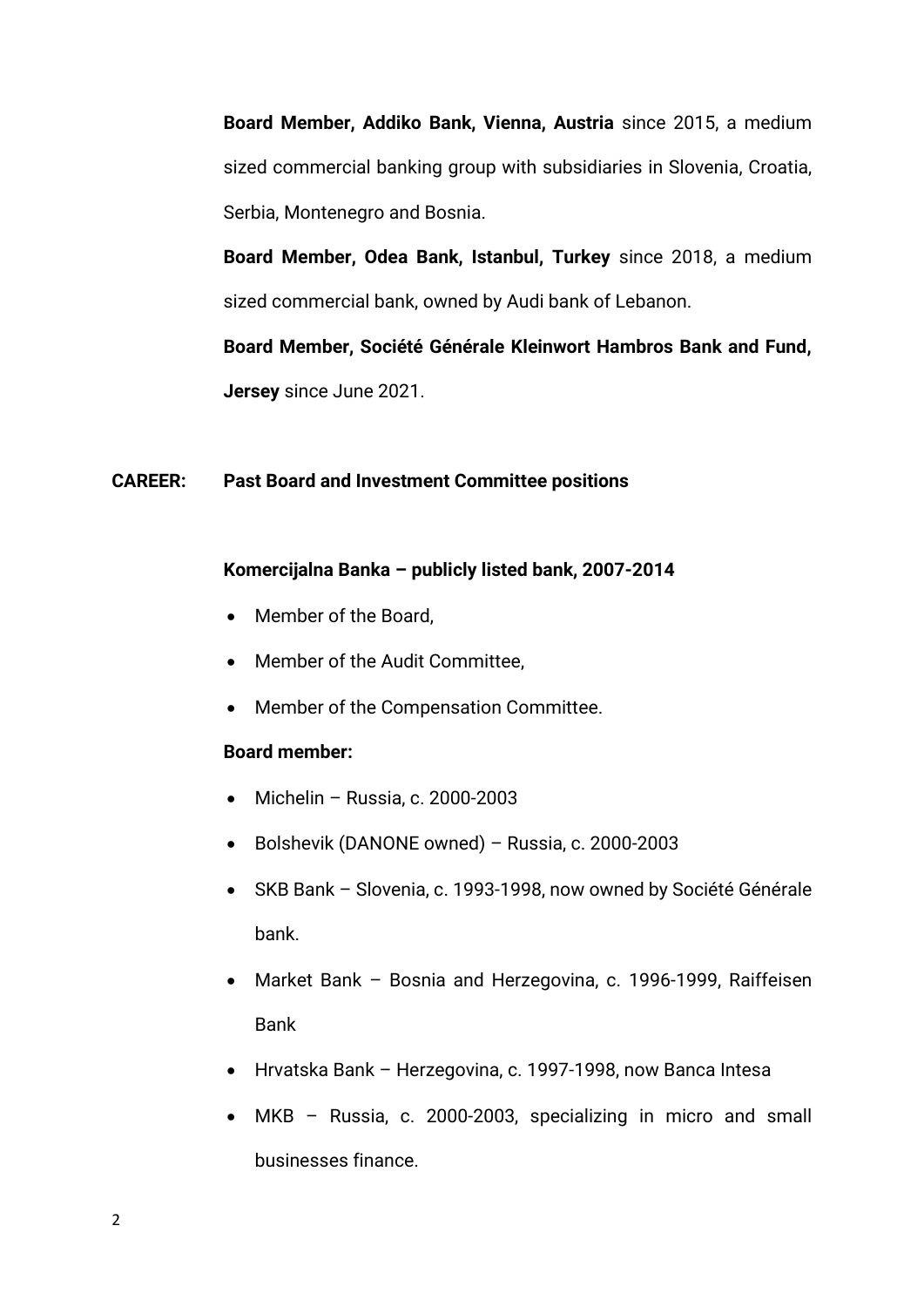# **Member of the Board and/or Investment Committee of the following Private Equity Funds:**

- Inova Capital Poland, c. 2007-2008
- Croatia Capital Partnership Croatia, c. 2004-2007
- Slovenian Development Fund Slovenia, c. 1997-1999

# **EXECUTIVE POSITIONS:**

## **Serbia Broadband Co. (SBB)**

- CEO, Serbia Broadband Co, 2009 2015. The largest private telecom company in Serbia, with annual turnover of 100 million euro.
- President, Serbia Broadband, non-executive 2004-2009

# **European Bank for Reconstruction and Development (EBRD) 1991 to 2008**

Director, EBRD 1991 to 2008 (Financial Institutions Department: Russia, Serbia and Montenegro, Poland and the Baltic States). Responsible for EBRD activities in these countries, business generation, due diligence process, portfolio management and work-out resolution (led the EBRD's resolution work in Russia after the 1998 crisis).

Financing and managing (as a member of the board) various private sector companies and banks.

- Director, Poland and Baltic States, 2007 2008
- Director, Serbia and Montenegro, 2003 2007